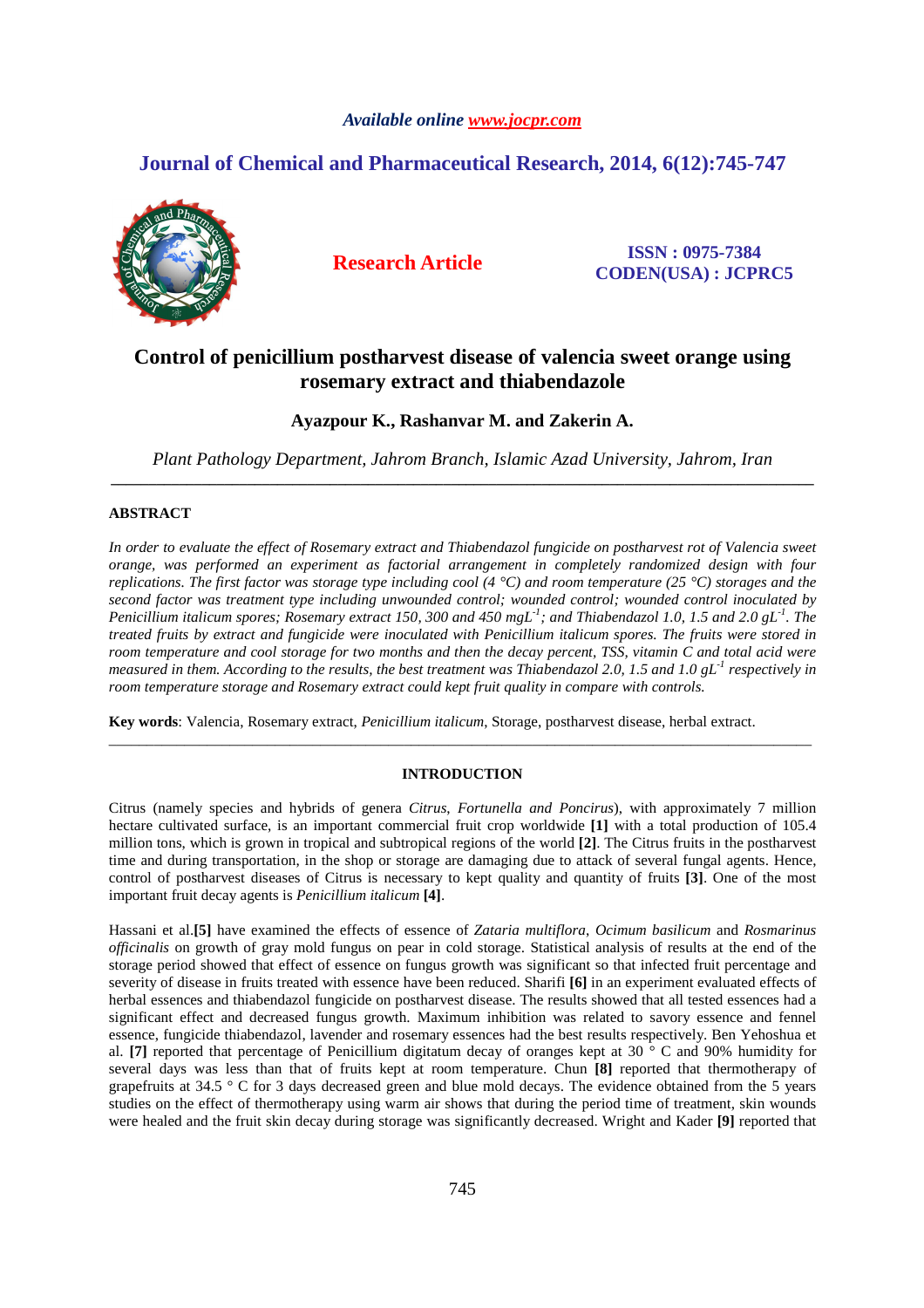spray of *Thymus vulgaris* essence on oranges infected with Penicillium, was effective as TBZ. Chalutz and Druby **[10]** reported that some strains of Penicillium have been found that are resistant to some fungicides. Therefore, continued use of a chemical to control pathogens has caused emergence of pathogen resistant strains and ineffective of the chemical.

*\_\_\_\_\_\_\_\_\_\_\_\_\_\_\_\_\_\_\_\_\_\_\_\_\_\_\_\_\_\_\_\_\_\_\_\_\_\_\_\_\_\_\_\_\_\_\_\_\_\_\_\_\_\_\_\_\_\_\_\_\_\_\_\_\_\_\_\_\_\_\_\_\_\_\_\_\_\_*

#### **EXPERIMENTAL SECTION**

To compare the effect of rosemary extract and thiabendazol on Valencia orange decay caused by Penicillium, a factorial experiment was performed with a completely randomized design and two storage factors including cold and room temperature and various treatments including unwounded, not inoculated fruits control, wounded fruits inoculated with *Penicillium italicum* as control, wounded fruits inoculated with *Penicillium italicum* and treated with concentrations of 150, 300 and 450 mg/L of rosemary and 1, 1.5 and 2 ml/L of thiabendazol with four replications. Fruits were harvested in early May and moved to the laboratory. Then using a sharp knife, fruits were wounded. Fruits were immersed in different concentrations of rosemary and thiabendazol. After drying, fruits sprayed with suspension of *penicillium italicum* spores and then fruits individually were packed in plastic pockets and totally were kept in plastic boxes and kept for 2 months. After that, percentage of total dissolved solids (TSS) using a hand refractometer, Vitamin C by titration with iodine in potassium iodide, total acid by titration with 0.3 normal NaOH and the rate of decay by counting the number of decayed fruits in each replication were determined and expressed as a percentage.

After data collection, all the raw data was analyzed by MSTAT-C software and the means compared using Duncan's multiple range test.

## **RESULTS AND DISCUSSION**

Results of the treatment effects of storage conditions and treatment type combination on the amount of TSS (sugar), vitamin C, total acid and percentage of decay summarized in table 1. These results showed that the maximum amount of sugar in a typical storage was seen in the treatment of unwounded and not inoculated and the lowest amount was in rosemary treatment of 150 mg/l and also in cold storage, the maximum amount of sugar was in rosemary treatment of 300 mg/l and the lowest amount was seen in the control.

The highest amount of Vitamin C was seen in a typical storage in rosemary treatment of 450 mg/l and the lowest amount was in control and rosemary treat 150 mg/l and also in cold storage, the maximum amount of Vitamin C was in unwounded, not inoculated control the lowest amount was in control treatment.

| Table 1: Treatment effects of storage conditions and treatment type combination on the amount of TSS (sugar), vitamin C, total acid and |
|-----------------------------------------------------------------------------------------------------------------------------------------|
| percentage of decay                                                                                                                     |

|                       | <b>TSS</b>         |                    | Vitamin C          |                   | Total acid (mg)         |                         | Decay percentage  |                  |  |
|-----------------------|--------------------|--------------------|--------------------|-------------------|-------------------------|-------------------------|-------------------|------------------|--|
| Treatment             | Room Tem.          | Cold               | Room Tem.          | Cold              | Room Tem.               | Cold                    | Room Tem.         | Cold             |  |
|                       | storage            | storage            | storage            | storage           | storage                 | storage                 | storage           | storage          |  |
| Control               | 0.00 <sup>d</sup>  | 0.00 <sup>d</sup>  | 0.00 <sup>d</sup>  | 0.00 <sup>d</sup> | 0.000 <sup>e</sup>      | 0.000 <sup>e</sup>      | $100.0^{\rm a}$   | $100.0^{\rm a}$  |  |
| Unwounded, not        | $14.88^{a}$        | $11.75^{\circ}$    | $10.26^{ab}$       | $9.44^{ab}$       | $1.080$ <sup>abcd</sup> | $1.290^{\text{abc}}$    | 81.2 <sup>a</sup> | 0.0 <sup>b</sup> |  |
| inoculated control    |                    |                    |                    |                   |                         |                         |                   |                  |  |
| Rosemary 150 mg/l     | $0.00^d$           | 12.00 <sup>c</sup> | 0.00 <sup>d</sup>  | $8.36^{ab}$       | 0.000 <sup>e</sup>      | $1.520^{\rm a}$         | $100.0^{\rm a}$   | $87.5^{\circ}$   |  |
| Rosemary 300 mg/l     | $11.62^{\circ}$    | $12.38^{bc}$       | $8.95^{ab}$        | $8.60^{ab}$       | 0.850 <sup>bcd</sup>    | $1.230^{\rm abc}$       | $18.8^{b}$        | $18.8^{b}$       |  |
| Rosemary 450 mg/l     | $14.25^{ab}$       | 12.00 <sup>c</sup> | $10.65^{\circ}$    | 5.08 <sup>c</sup> | $0.660^{\rm d}$         | $1.140$ <sup>abcd</sup> | $81.2^{\circ}$    | $75.0^{\circ}$   |  |
| Thiabendazol 1/1000   | $12.12^{\circ}$    | 11.50 <sup>c</sup> | $8.14^{b}$         | $8.45^{ab}$       | 0.790 <sup>cd</sup>     | $1.000$ <sup>abcd</sup> | 6.2 <sup>b</sup>  | $6.2^b$          |  |
| Thiabendazol 1.5/1000 | 11.88 <sup>c</sup> | $12.50^{bc}$       | 8.78 <sup>ab</sup> | $8.10^{b}$        | 0.920 <sup>bcd</sup>    | $1.180$ <sup>abcd</sup> | 0.0 <sup>b</sup>  | $6.2^{b}$        |  |
| Thiabendazol 2/1000   | $11.75^\circ$      | $12.50^{bc}$       | $8.43^{ab}$        | $9.31^{ab}$       | 0.850 <sup>bcd</sup>    | $1.370^{ab}$            | 0.0 <sup>b</sup>  | 0.0 <sup>b</sup> |  |

*The means with the same letters in each measurement case does not have significant differences (1%)* 

In room temperature storage in rosemary treatment by increasing concentration of 150 mg/l to 300 mg/l of rosemary, the total amount of acid insignificantly increased and the total amount of acid by increasing the concentration of 300 mg/l to 450 mg/l insignificantly decreased.

The maximum amount of infection in typical storage was seen in control and rosemary treatment of 150 mg/l and in cold storage was observed in control treatment and the lowest amount in typical storage was in thiabendazol treatments 1.5 and 2/1000 and in cold storage was in unwounded, not inoculated control. In typical storage and cold